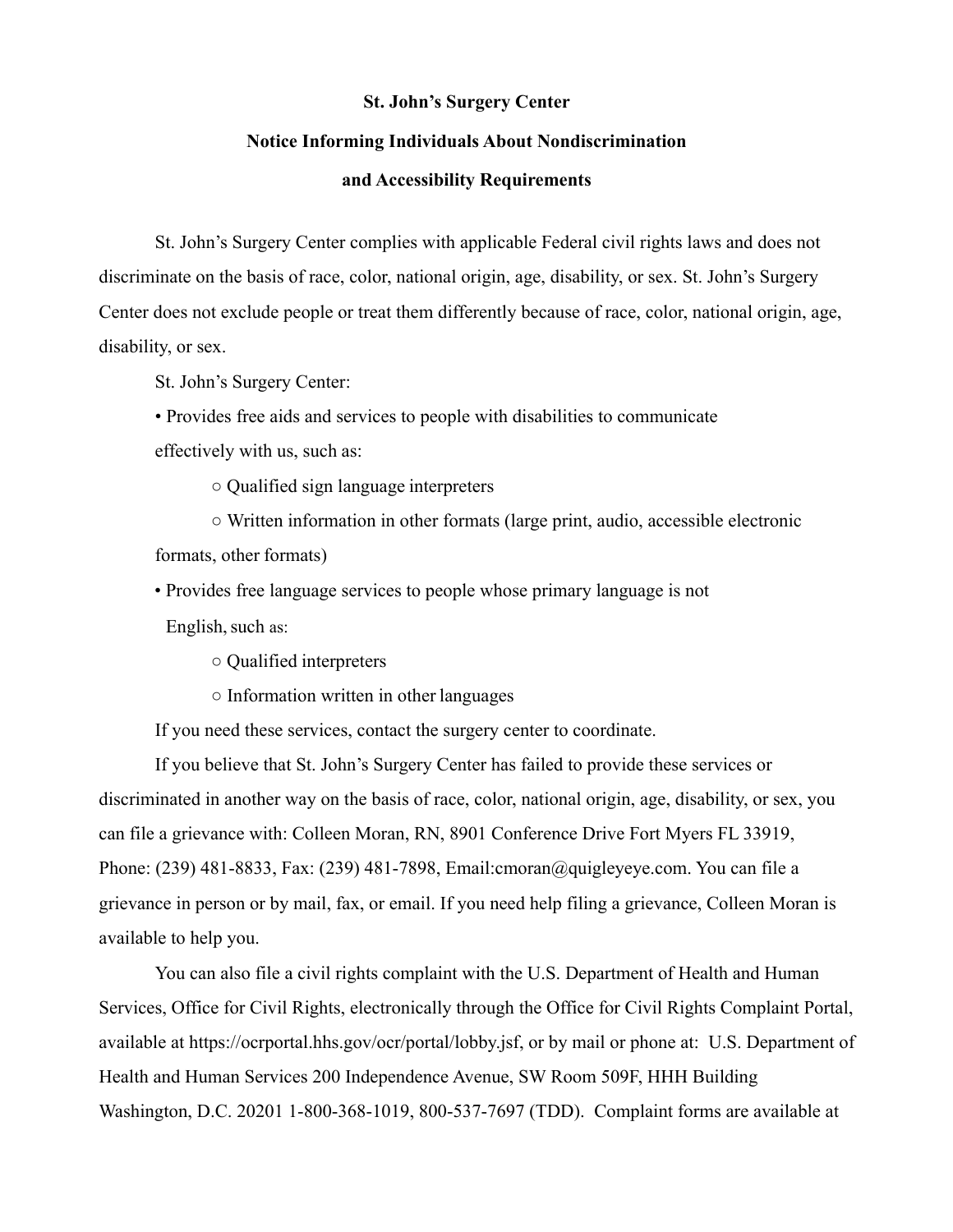**ATTENTION: If you speak a language other than English, language assistance services are available to you free of charge. For English call 1-877-696-6775. Please visit the following link for additional guidance: [http://www.hhs.gov/civil-rights/for-individuals/language-assistance/](http://www.hhs.gov/civil-rights/for-individuals/language-assistance/index.html) [index.html](http://www.hhs.gov/civil-rights/for-individuals/language-assistance/index.html)**

#### **Español (Spanish)**

ATENCIÓN: Si habla español, tiene a su disposición servicios gratuitos de asistencia lingüística. Llame al 1-877-696-6775.

#### **Kreyòl Ayisyen (French Creole)**

ATANSYON: Si w pale Kreyòl Ayisyen, gen sèvis èd pou lang ki disponib gratis pou ou. Rele 1-877-696-6775.

#### **Français (French)**

ATTENTION : Si vous parlez français, des services d'aide linguistique vous sont proposés gratuitement. Appelez le 1-877-696-6775.

### **Português (Portuguese)**

ATENÇÃO: Se fala português, encontram-se disponíveis serviços linguísticos, grátis. Ligue para 1-877-696-6775.

### **Deutsch (German)**

ACHTUNG: Wenn Sie Deutsch sprechen, stehen Ihnen kostenlos sprachliche Hilfsdienstleistungen zur Verfügung. Rufnummer: 1-877-696-6775.

#### **Tagalog (Tagalog – Filipino)**

PAUNAWA: Kung nagsasalita ka ng Tagalog, maaari kang gumamit ng mga serbisyo ng tulong sa wika nang walang bayad. Tumawag sa 1-877-696-6775.

#### **繁體中⽂ (Chinese)**

注意: 如果您使用繁體中文, 您可以免費獲得語言援助服務。請致電1-877-696-6775.

### **Tiếng Việt (Vietnamese)**

CHÚ Ý: Nếu bạn nói Tiếng Việt, có các dịch vụ hỗ trợ ngôn ngữ miễn phí dành cho bạn. Gọi số 1-877-696-6775.

## **Italiano (Italian)**

ATTENZIONE: In caso la lingua parlata sia l'italiano, sono disponibili servizi di assistenza linguistica gratuiti. Chiamare il numero 1-877-696-6775.

#### **Русский (Russian)**